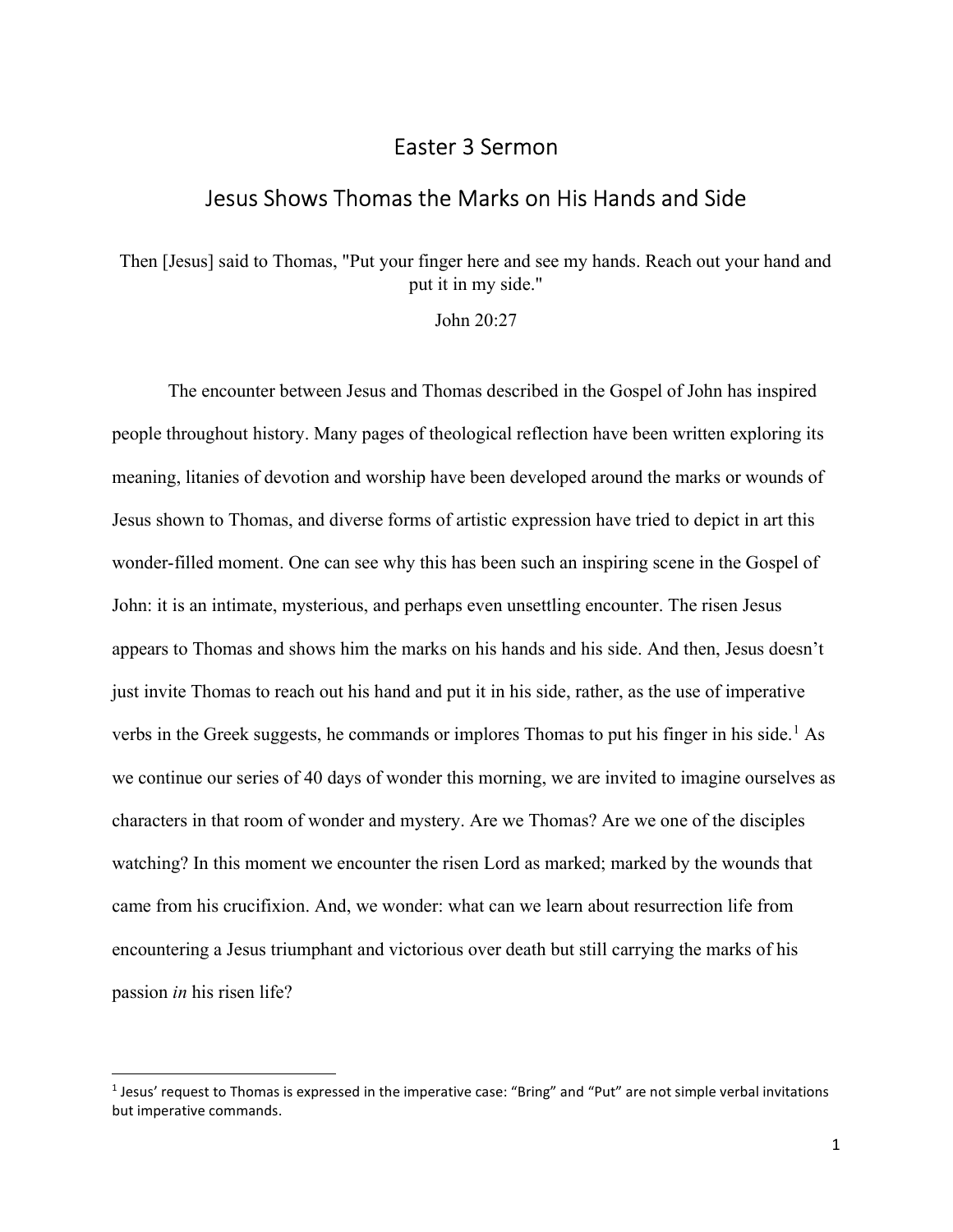This morning as we explore this Gospel text, I am going to be drawing heavily from the work of theologian and professor Shelly Rambo. In her book Resurrecting Wounds: Living in the Afterlife of Trauma, Rambo notes that this story from the Gospel of John has often been read through an understanding of resurrection and redemption that suggests that if life "is to triumph over death, [it] must not retain the marks of death. Wounds must be erased."<sup>2</sup> It might seem odd to think that a story about Jesus showing Thomas the marks on his hands and side would be read in such a way as to "erase" the wounds Jesus displays, but that is exactly what Rambo claims has too often happened in readings of this encounter. After all, I suspect that everyone in this room would not know this story as the story of "Jesus showing Thomas the Marks on His Hands and Side" or "Thomas puts his hand in Jesus' side." Rather, as Rambo notes, that the common title of this story is "the doubting Thomas story."<sup>3</sup> With this title, the story is framed not at all about wounds or woundedness or the significance of the marks remaining on Jesus' risen body, but rather a story about not doubting and having faith. Rambo sums up the common reading this way: "[w]hen Thomas encounters the risen Christ, he is moved to faith by the miracle of the resurrection. His doubt is overcome."<sup>4</sup> The result, Rambo says, is the story is a story of "Triumph. Truth. Certainty. Conclusion."<sup>5</sup>

Reading the encounter between Jesus and Thomas through the lens of trauma studies, Rambo suggests that "[w]hat is lost in this reading is the possibility that resurrection could speak in the meantime, in the in-between spaces of human life."<sup>6</sup> Those "in-between spaces" are spaces of the presence of wounds and of death amidst life; spaces of ongoing struggle, uncertainty, and

<sup>2</sup> Resurrecting Wounds, 36.

<sup>3</sup> Resurrecting Wounds, 18.

<sup>4</sup> Resurrecting Wounds, 18.

<sup>5</sup> Resurrecting Wounds, 19.

<sup>6</sup> Resurrecting Wounds, 36.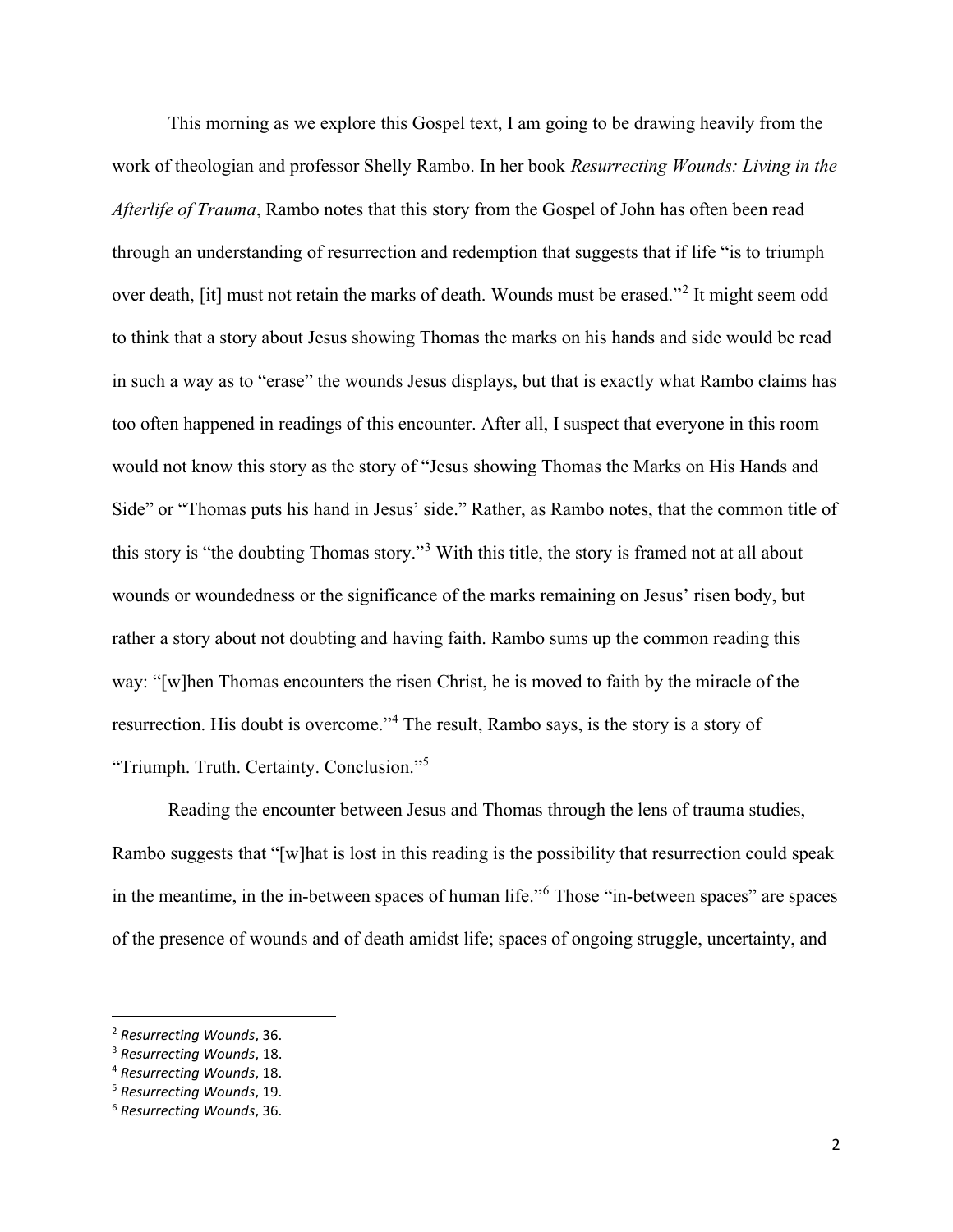mystery; and also, spaces of possibility for new birth. Throughout her book, Rambo explores where the mystery of this encounter between Jesus and Thomas might lead us if we refuse to read this story as a simple moral tale about how you should not doubt but have faith. If we take up her invitation, we might just see in this story a story about our personal and corporate woundedness as well as the wounds we have individually and socially inflicted on others. We might also discover the positive possibilities for healing that come when we learn to see how our woundedness can draw us into a shared journey together in the in-between spaces of life.

Early on in her book, Rambo directs our attention to the ways that different artistic interpretations of the encounter between Jesus and Thomas have either encouraged or challenged the common, "doubting Thomas" reading of this story.<sup>7</sup> Take, for example, the famous Dutch painter Rembrandt's The Incredulity of St. Thomas.



<sup>7</sup> Resurrecting Wounds, 19.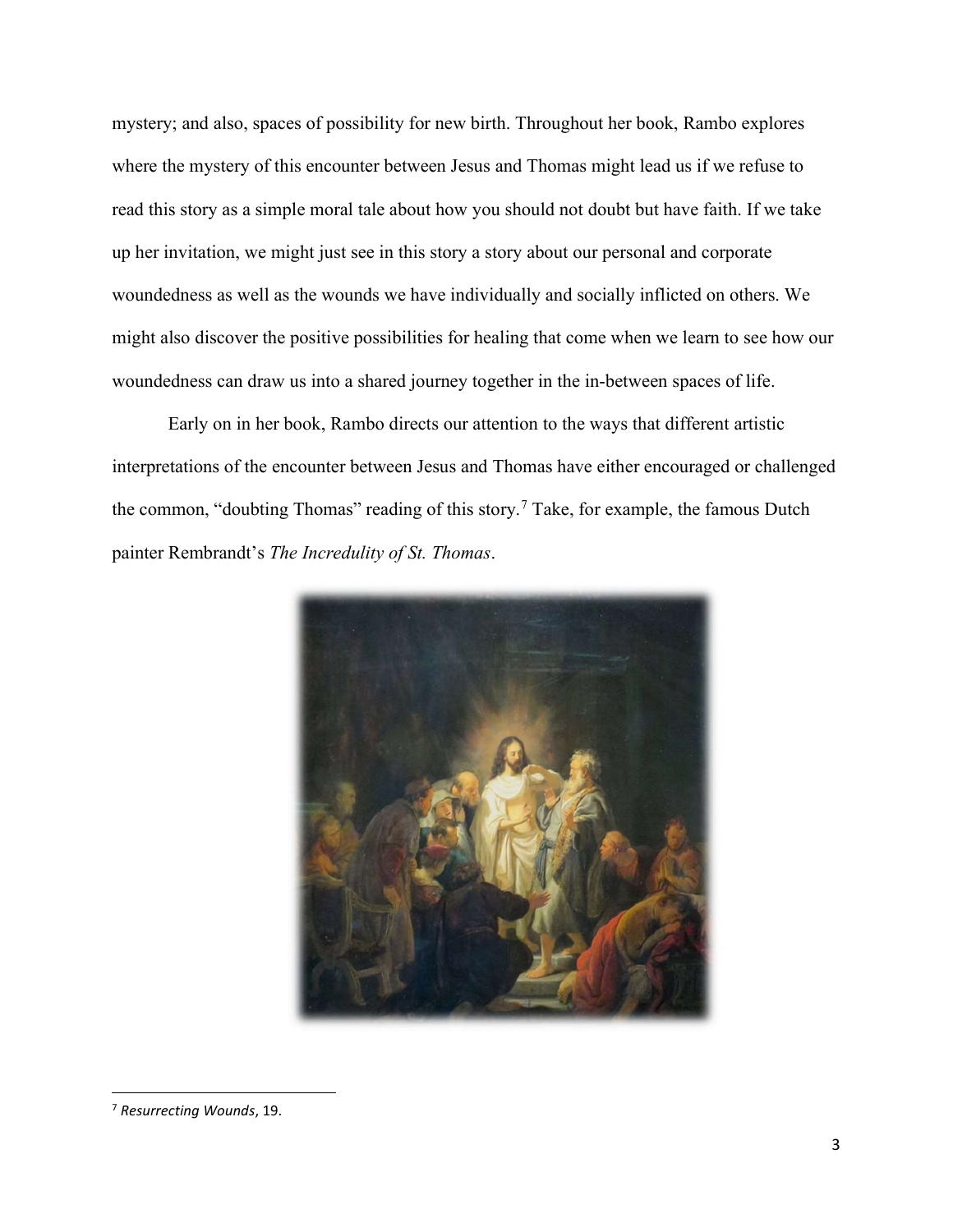In this artistic portrayal of the scene, Jesus gestures towards the open wound on his side and Thomas recoils, hands up. The wound, while visibly present and indeed even at the center of the painting, is not investigated by Thomas. The Gospel of John does not tell us whether Thomas actually puts his hand in Jesus' side and so it has been up to interpreters and artists to decide this point. For Rembrandt, Thomas doesn't go through with it. Perhaps the suggestion is that Thomas didn't *need* to go through with it. Is this the moment, for Rembrandt, where Thomas says, "My Lord and My God" and comes to faith without needing to investigate the wound or even see it any longer since the truth has come? This would accord well with the more common reading of this encounter as primarily about the movement from doubt in the resurrection to faith.

Later theological interpreters such as the sixteenth century Protestant Reformer John Calvin supported the view that this encounter was all about the movement from doubt to faith. For Calvin, the primary point was that Thomas came to believe in the resurrection and that the resurrection confirmed that Jesus was both God and man. Calvin even went so far as to suggest that the wounds on Jesus' body were temporary, remaining only for a time to accommodate Thomas's doubting and then after that, they were gone, erased from Jesus' glorified body.<sup>8</sup> In this reading, the wounds were purely instrumental for encouraging belief but they mattered not after that, and they certainly were *not* there for Thomas or the other disciples to wonder at, or to learn more from.

The interpretation that downplays the significance of the wounds in this encounter is challenged by the artistic portrayal of the scene by the Italian painter Carrivagio.

<sup>&</sup>lt;sup>8</sup> Resurrecting Wounds, 30. Rambo's analysis of Calvin is helpful in spelling out the problem of the common reading.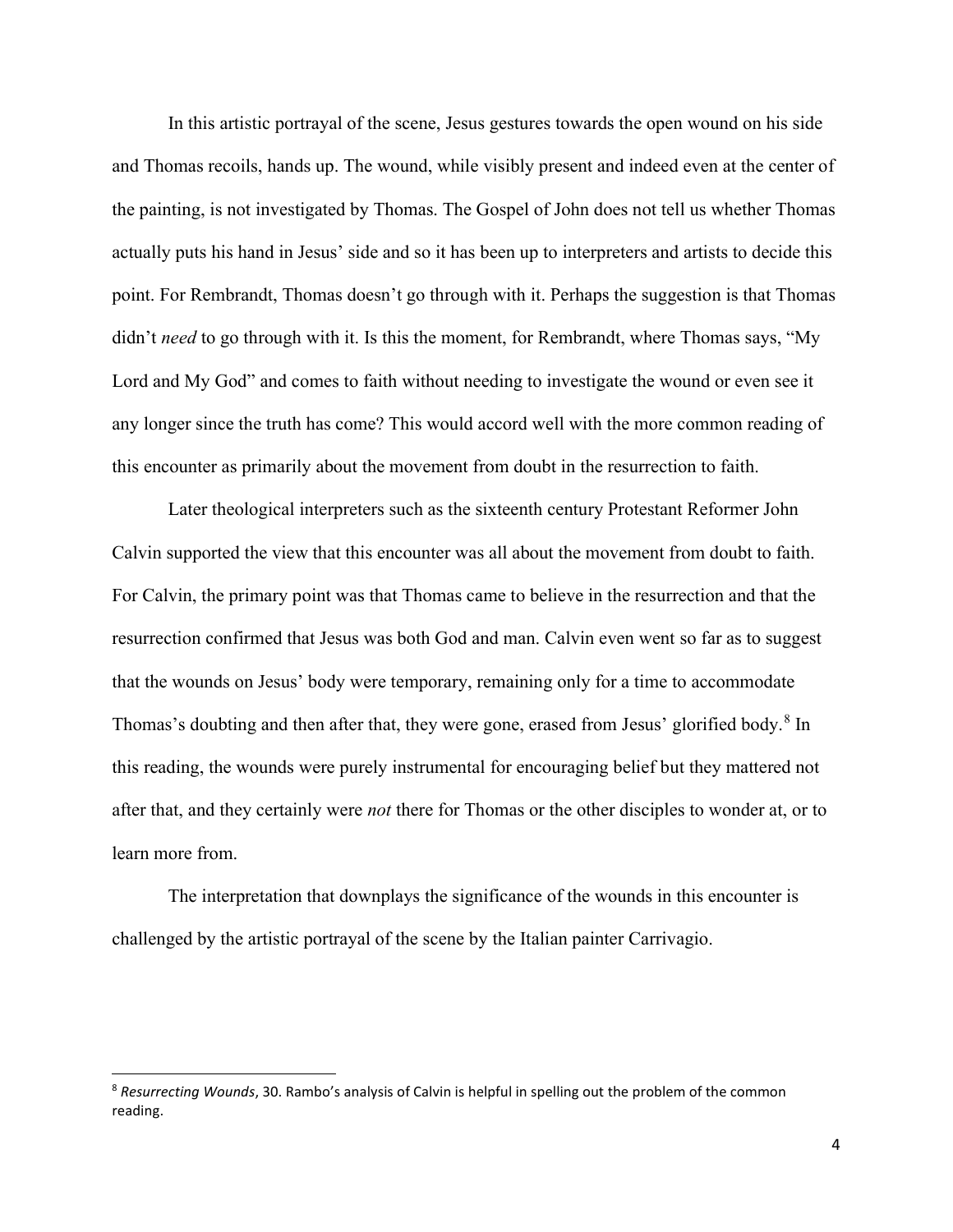

In Carrivagio's depiction, Jesus is seen drawing Thomas' hand to his side, pressing his finger into his flesh. Thomas, instead of recoiling in a flash of understanding and acknowledgment, looks almost frozen or dazed by it all. Instead of a dazzling ray of light shooting out from Jesus, there is more darkness to the picture, with a subtle, warm light around Jesus. Here the wounds and the physical encounter between Jesus and Thomas around those wounds are brought into stark focus. It is a more intimate, even unsettling encounter with more wonder and mystery to it, leaving open to us more interpretive possibilities for finding meaning in this shared moment between Jesus, Thomas, and the disciples.

But what of those interpretive possibilities? What else can we learn from this encounter if it is not only an encounter that moves Thomas from intellectual doubt to the openness of faith? If we take our cue from Rambo, a renewed focus on the *wounds* or the *marks* on Jesus' body is called for. However, even here, with this focus, she admits there are certain dangers. If the common reading of the Thomas story takes out all of the mystery present in this encounter by reducing the story to a tale about moving from doubt to faith, a focus on Jesus' wounds might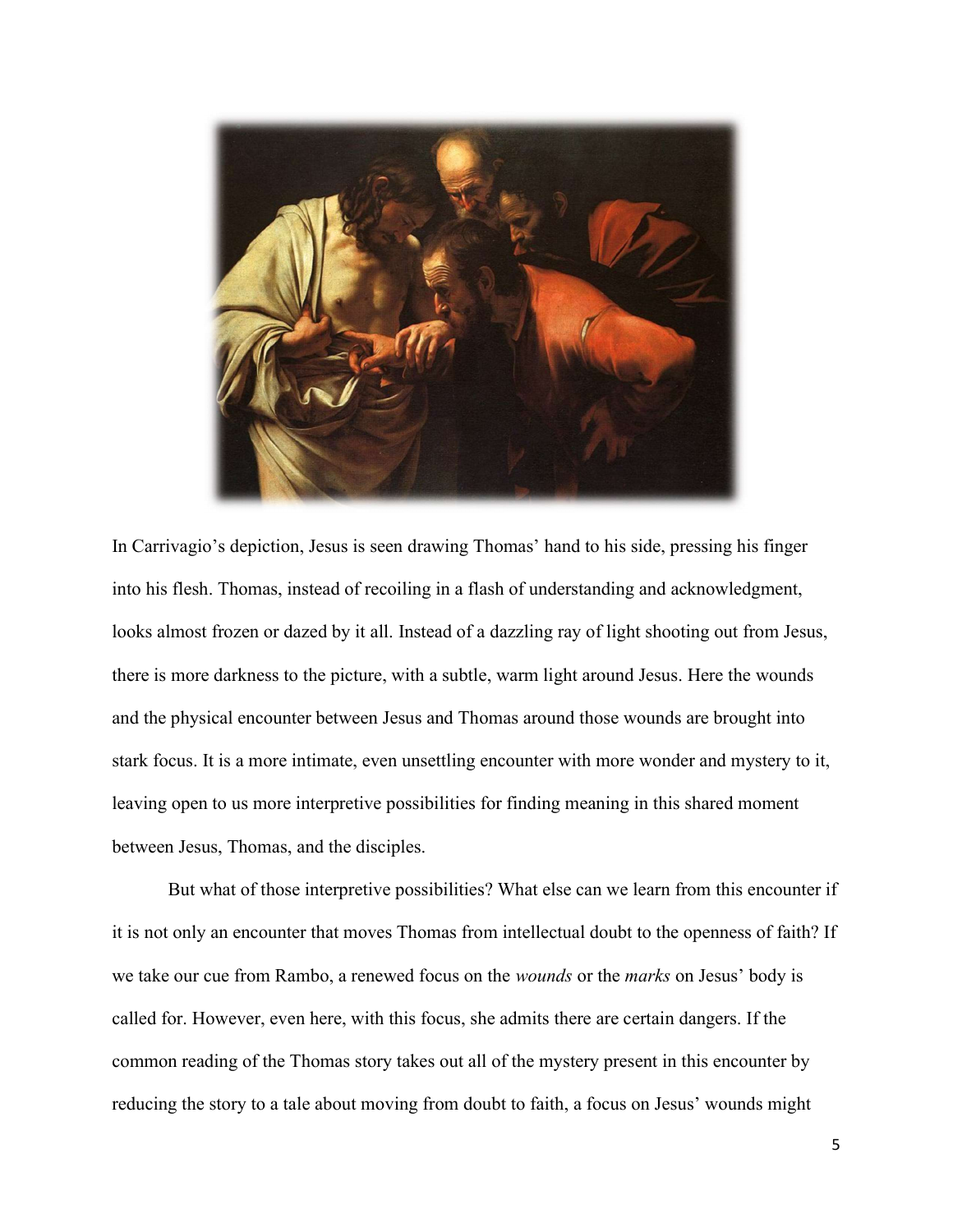lead us on the flip side into a kind of unhealthy veneration of the wounds and the suffering that produced them. We might start to think that wounds are not only a tragic part of life in a fallen world, but that somehow, they are necessary and even good, all a part of God's plan.<sup>9</sup>

Several weeks back on Palm Sunday, Laurel referred to this unhealthy veneration of wounds when she challenged us to think differently about the atonement, about the relationship between Jesus' suffering and death on the cross and the reconciling work of God that makes us one with God again. In her sermon, Laurel challenged us to see that the Gospel is not first or principally that God came to earth in Jesus to suffer and die so we could be reconciled to God, but also and perhaps most profoundly that God came to earth in Jesus to be Emmanuel, God with us living a fully human life, living rightly with God and neighbour. Of course, the mission of Jesus, of being fully human—of living in right relationship with each other and God—clashes with our world of sin, and so Jesus' life of service and healing led him to the cross. But it was not the suffering on the cross that was itself the redemption, rather, it was Jesus' gift of his whole life, lived fully in service to God and neighbor—that was the redemption. God's vindication of Jesus in the resurrection is not the glorification of his suffering, but the vindication of the way of his life.

While a focus on the wounds of the risen Jesus clearly has its dangers if they are revered in their own right, nonetheless, Rambo worries that the alternative of erasing them threatens "to promote an ideal that is equally" bad for everyone, but especially for those who throughout history have been perpetually mistreated and underprivileged.<sup>10</sup> After all, bodies are marked in different ways from the different experiences of life and to ignore or seek to erase those marks

<sup>&</sup>lt;sup>9</sup> Rambo points out that narratives of "redemptive suffering" have been challenged by feminist theologians who have rightly critiqued some Christian visions of redemption that tell women that their suffering is a necessary part of their salvation.

<sup>10</sup> Resurrecting Wounds, 63.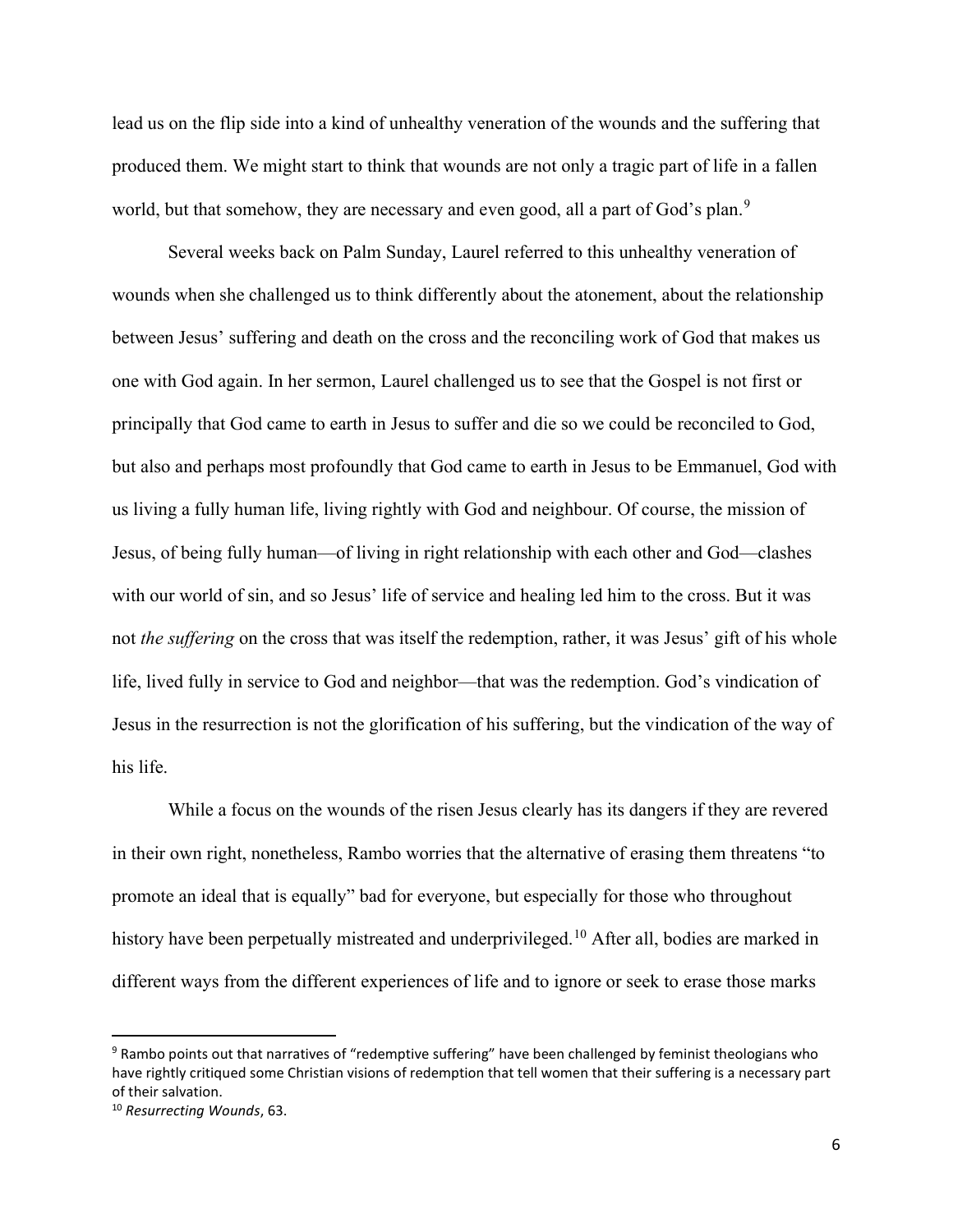could be used to cover over or hide individual and social wounds caused by injustice on the one hand or, on the other hand, erasing wounds could serve an unhealthy obsession with "ideal, perfect bodies."<sup>11</sup> Jesus' return with marks on his body not only challenges societal ideals of "normal" or "able" bodies, but also draws us to reflect on the ways that past wounds "live on," "surface," or have an "after-life" in the present.<sup>12</sup> Rambo wonders in light of all of this: "Is there a way to 'work through' wounds without reinscribing them as negative marks of identity?"<sup>13</sup> How can wounds be surfaced and touched in such a way that opens possibilities for re-birth and healing rather than causing ongoing harm?

While there is not enough time in a sermon to share with you all of Rambo's wonderful and profound ways of 'working through' wounds in her book, I will briefly offer up just two examples that she provides that I find profound and that I think might help us as we consider what we can learn from the encounter between Jesus and Thomas, and specifically Jesus' invitation to touch his side wound. First, Rambo suggests that working through wounds will involve coming to terms with our involvement in wounding others, both personally and at a social level, and coming to "revalue" lives that we have too often ignored or devalued.<sup>14</sup> She puts it this way:

The invitation to Thomas has an element of confrontation, in that Thomas has to face his own complicity in a logic that devalues certain lives…Touching wounds, then, can be an image of reinscribing value—a vision of fierce care—in which an undomesticated vision of the fight to claim life under new terms is inaugurated. Jesus' return gathers the community around a new ethic. Touch symbolizes revaluation.<sup>15</sup>

She continues:

<sup>&</sup>lt;sup>11</sup> Resurrecting Wounds, 63.

<sup>&</sup>lt;sup>12</sup> Resurrecting Wounds, 77-78.

<sup>13</sup> Resurrecting Wounds, 63.

 $14$  Rambo's analysis is based on her engagement with womanist scholar Delores Williams.

<sup>&</sup>lt;sup>15</sup> Resurrecting Wounds, 102.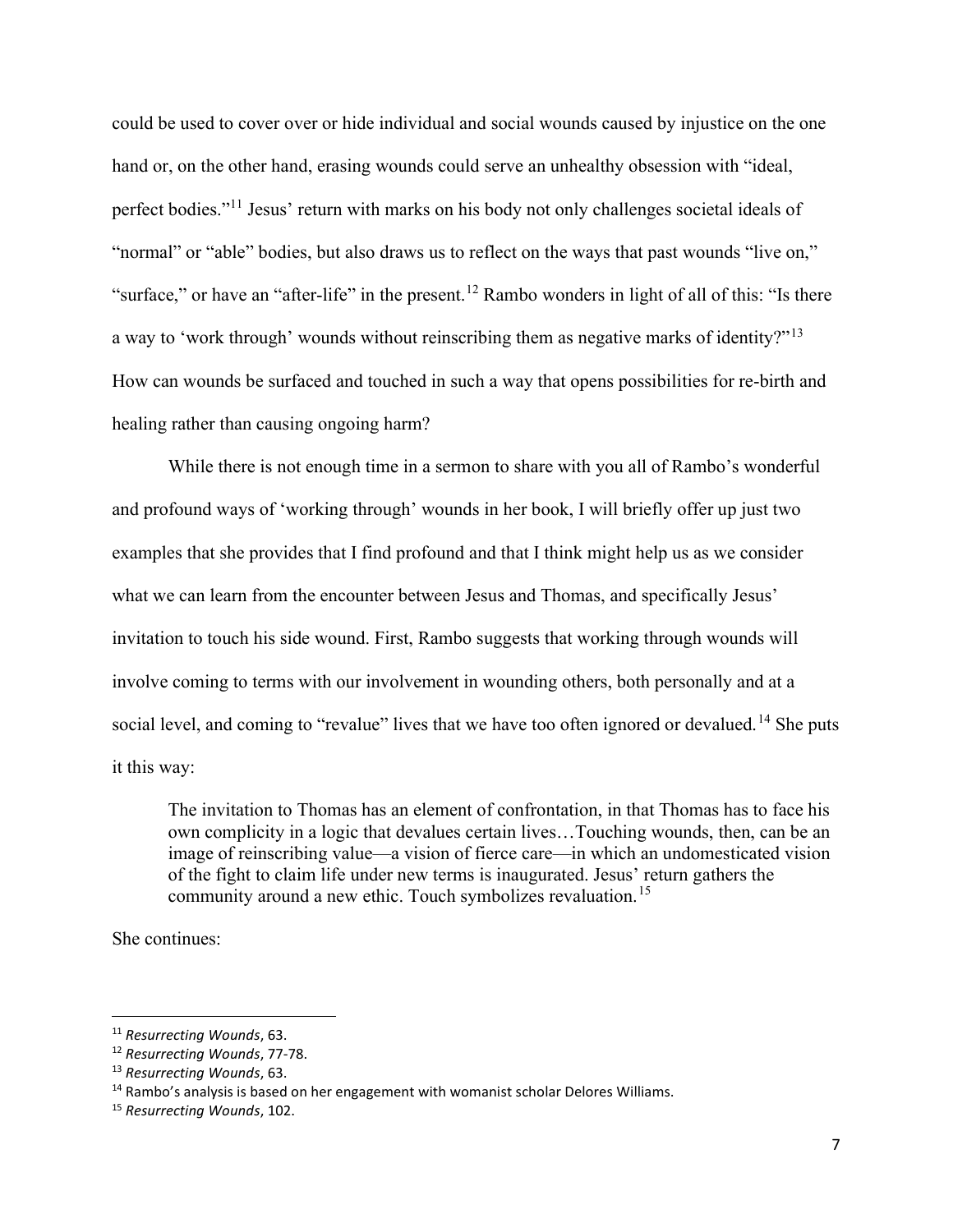The good news is that the ministerial vision that put Jesus on the cross, that threatened the powers and principalities of his day, could not be crushed. Instead, the wounds return, both as a symbol of survival and a symbol of the...work facing the new community.<sup>16</sup>

One way of summing Rambo's insight would be to say: Jesus' wounds challenge us to confront our tendencies to wound and asks us to revalue those we have devalued, seeing them as strong survivors of a world that has been unkind to them.

Second, Rambo suggests that working through wounds will involve an openness to the transfiguration or transformation of our own wounds into scars. These scars, says Rambo, don't "expose the memory of suffering," but "protect, cover, and witness" that memory together with others in a shared life.<sup>17</sup> Because these scars are protected, covered, and witnessed in community, they become sites for possibilities of rebirth "*in the midst of life*."<sup>18</sup> Too often the vision of healing in our world focuses either on a kind of total overcoming of our woundedness, limitations, and dependence on one another now or this vision relegates such healing to a distant hereafter. But the "healing" on display on the marked body of the risen Jesus, Rambo suggests, "cannot be aligned with [an ideal of] perfection…[that] praises those who come away 'unmarked.'"<sup>19</sup> Jesus' return to the disciples, alive again, is a 'marked' return.

To further illustrate her point, Rambo retells the wonderful story of a fourth century Saint named Macrina.<sup>20</sup> At one point in her life, Macrina, who lived with her mother in a monastery, had developed a mass on her chest. Overcome with grief and pain from this discovery, Macrina's tears fell to the ground as she prayed, and her tears mixed with the dirt to make mud. From the mixture, Macrina made a balm to rub on the mass. Returning to her mother Emmelia, Macrina

<sup>&</sup>lt;sup>16</sup> Resurrecting Wounds, 103.

<sup>&</sup>lt;sup>17</sup> Resurrecting Wounds, 69.

<sup>&</sup>lt;sup>18</sup> Resurrecting Wounds, 69.

<sup>&</sup>lt;sup>19</sup> Resurrecting Wounds, 63.

<sup>&</sup>lt;sup>20</sup> The story comes down to us through the narration of her brother, Gregory of Nyssa.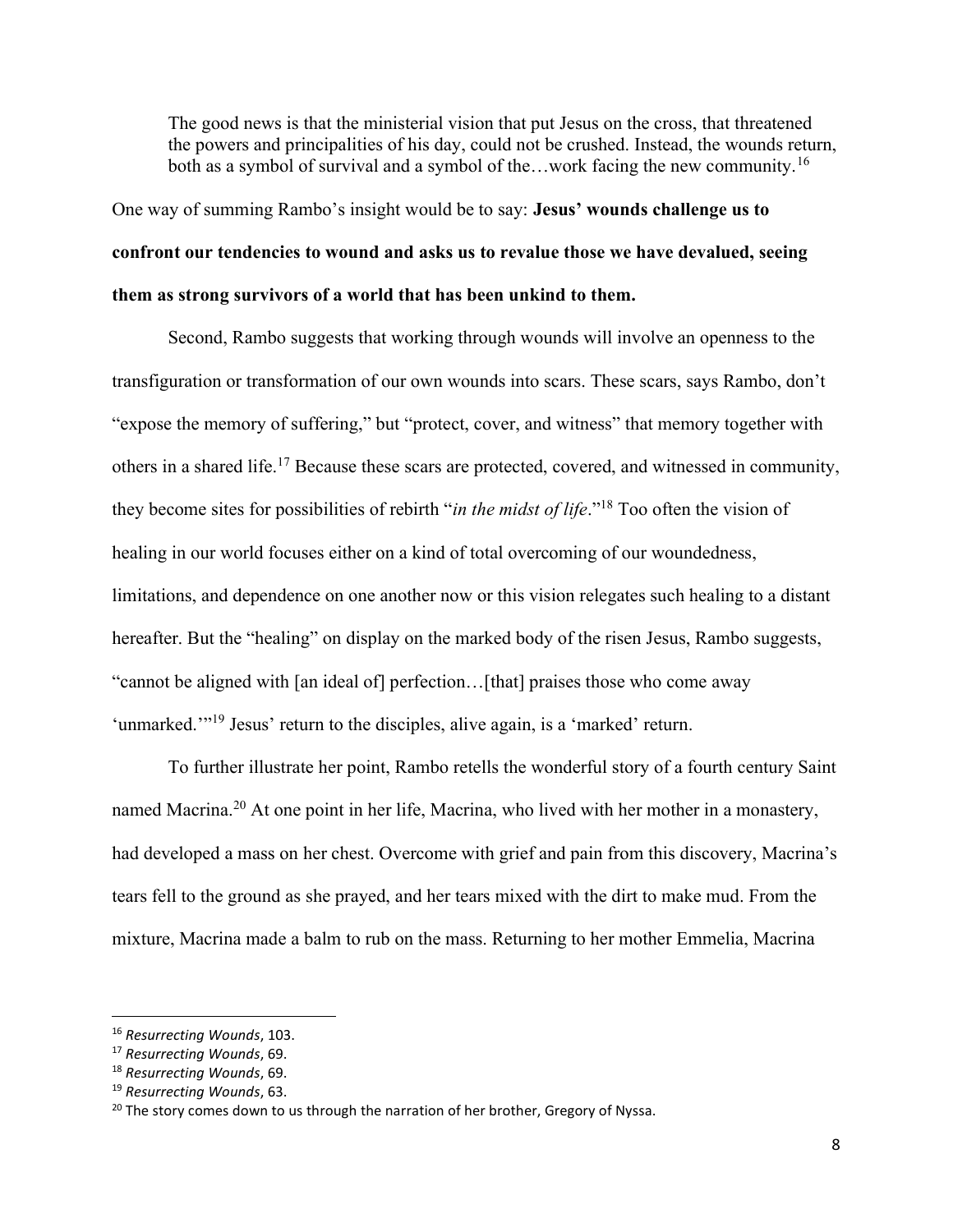asked her to reach out her hand to make the sign of the cross on the mud-covered mass. Inher reading of this story, Rambo notices the way that the figures of Jesus and Thomas are re-figured in Macrina and Emmelia; daughter and mother, a hand reaching out to touch the site of woundedness. Miraculously, after making the sign of the cross, the mass disappeared. But a mark remained in the place where Emmelia had made the sign of the cross.

What stands out to Rambo in this story is that the mark or scar that appeared on

Macrina's skin did not come *from the internal wound* but rather from "its exterior witness" by

her mother. Rambo describes the impact of the scar this way:

The scar does not turn us back into the wound but, instead, focuses the work of healing on the surface of the skin. The gaze [our looking only with our eyes] is disrupted, and the scene is focused on other senses; here, on the touch between daughter and mother.<sup>21</sup>

A little later, Rambo draws out the significance of this reading in relation to the story from the

Gospel of John:

Could the mother-daughter interaction point us to a different interpretation of this passage, interpreting resurrection not as a triumphing claim that garners the unique truth of Christianity but that links those within this tradition to the vision of healing so central to the narrative of Jesus' life? The plunging finger of Thomas that seeks to secure belief is transfigured into the healing fingers—changing the 'truth' that emerges from a reading of this scene. $22$ 

Rambo's powerful interpretation could be summed up this way: Jesus' invitation to Thomas to

reach out his hand and put it in his side, draws him and the watching disciples into a

shared journey of healing together in the in-between of life. Resurrection life, in this

understanding, should not be interpreted as a hope for a far-off future healing, but rather hope for

moments of healing that come through "the weaving of community" in the here and now.<sup>23</sup>

<sup>21</sup> Resurrecting Wounds, 47.

<sup>22</sup> Resurrecting Wounds, 52.

<sup>&</sup>lt;sup>23</sup> Resurrecting Wounds, 68.